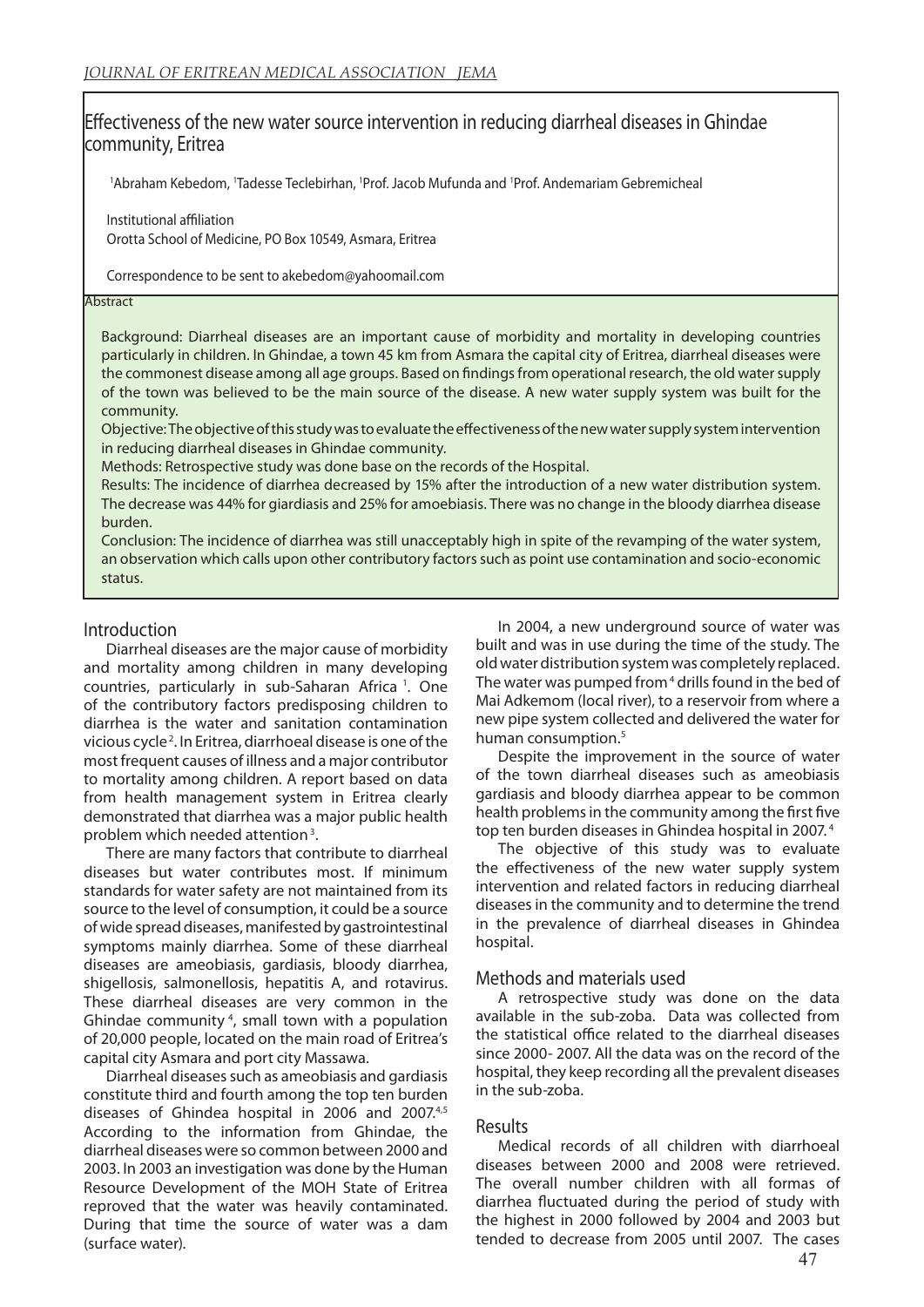## *JOURNAL OF ERITREAN MEDICAL ASSOCIATION JEMA*

with bllody diaarhea were highest in 2003 and 2004 and then decreased to remain contant at a lower level thereafter. Both cases from from amoebiasis and giardiasis significantly decreased afer 2004. Cases of diarrhea without dehydration increased after 2004 and continued to fluctuate at higher levels. The trend for diarrhea with dehydration was non specific with no defined pattern (Table 1).

| Table 1: Annual trends of incidence of diarrheal<br>disease in Ghindae Hospital |      |      |      |      |      |      |      |      |  |  |  |
|---------------------------------------------------------------------------------|------|------|------|------|------|------|------|------|--|--|--|
| Year                                                                            | 2000 | 2001 | 2002 | 2003 | 2004 | 2005 | 2006 | 2007 |  |  |  |
| All forms of<br>diarrhea                                                        | 3250 | 2617 | 2795 | 3031 | 3053 | 2509 | 2432 | 2551 |  |  |  |
| Bloody<br>diarrhea                                                              | 17   | 9    | 61   | 132  | 252  | 117  | 52   | 92   |  |  |  |
| Ameobiasis                                                                      | 1113 | 1024 | 1357 | 1355 | 973  | 809  | 870  | 917  |  |  |  |
| Gardiasis                                                                       | 1304 | 1029 | 880  | 796  | 609  | 510  | 539  | 490  |  |  |  |
| Diarrhea<br>with<br>dehydration                                                 | 782  | 271  | 437  | 599  | 388  | 278  | 462  | 282  |  |  |  |
| Diarrhea<br>with out<br>dehydration                                             |      |      | 40   | 129  | 822  | 724  | 483  | 622  |  |  |  |

The number of cases was analysed with reference to the timing of the introduction of the new water systems. When the data was disaggregated according to causative agent, it was found that all forms of diarrheal diseases decreased by 15%. Amoebiasis decreased by 25% whereas giardiasis decreased by 44% with bloody diarrhea remaining essentially unchanged (Table 2).

Table 2: Trends of selected diarhhoea diseases before/after new water system

| Per<br>iod       | All forms of<br>diarrhea |                    | Bloody<br>diarrhea |                    | Amoebiasis |                    | Giardiasis |                    |
|------------------|--------------------------|--------------------|--------------------|--------------------|------------|--------------------|------------|--------------------|
|                  | Total                    | Ann<br>ual<br>Mean | Total              | Ann<br>ual<br>Mean | Total      | Ann<br>ual<br>Mean | Total      | Ann<br>ual<br>Mean |
| $2000 -$<br>2004 | 14746                    | 2949               | 471                | 94                 | 5822       | 1164               | 4618       | 924                |
| 2005-<br>2007    | 7492                     | 2500<br>(15%)      | 261                | 87<br>(7%)         | 2596       | 865<br>(25%)       | 1539       | 513<br>(44%)       |
|                  |                          |                    |                    |                    |            |                    |            |                    |

Figure 1: Trends of selected diarhhoea diseases before/ after new water system



In 2007, after the introduction of the new water system, diarrhea with out dehydration, ameobiasis and gardiasis were respectively ranked 2<sup>nd</sup>, 4<sup>th</sup> and 6<sup>th</sup> most prevalent diseases among the children under 5 years of age presenting to the OPD in Ghindae hospital. The ranking for children older than 5 years of age was the same except giardiasis which was ranked 5<sup>th</sup> instead of 6<sup>th</sup>. Among inpatients, amoebiasis was ranked 3<sup>rd</sup> for all age groups.

### **Discussion**

This study was done to evaluate the effectiveness of the new water supply system in reducing the diarrheal disease in Ghindae. After the introduction of a new water distribution system, the incidence of diarrheal diseases decreased by 15%. The decrease was 44% for giardiasis and 25% for amoebiasis. There was no change in the bloody diarrhea disease burden.

The etiological agents of diarrhea in the setting of Ghindae are different from reports from other studies where diarrhegenic Escherichia Coli has dominated among the cases. In addition rotavirus has played an important role in the diarrhea disease burden in other studies 7. The different socioeconomic status of communities and environmental factors may provide some explanations for the different diversity of etiological agents for diarrhea in Eritrea<sup>8</sup>.

This study showed that the new water system have contributed to the reduction of the diarrheal diseases but it was not that much significant to say that confidently that the old water supply system was the sole source of the diarrheal diseases. Metanalytical studies on eltiology of diarrheal diseases have incriminated point use contamination as a realistic factor in transmission of diarrhea in some settings 2,6. The persistence of diarrhea may be an indicator of need for point of use chemical treatment of water for human consumption.

Safe water is one of essential components or needs for healthy living, along with adequate sanitation and proper nutrition<sup>9</sup>. Since 2000 all, these forms of diarrheal diseases were increasing until 2004. From 2004 these diseases were decreasing a lit bit but not to the level of expected in reduction of the diarrheal diseases, because it was believed that the old contaminated source of water was the main cause. One possible explanation for the minimal change in the prevalence of these diarrheal diseases is that the water source Mai Adkemom (the local river) crosses through the town and is used frequently for drinking purposes when there is shortage of the main source of water. More over the tax for the truck water is high (7-9) nacfa per Barrel, and 50 cents for a 20-liter gallon of water and some families prefer to bring water from that river and other wells due to their poor economical situation.<sup>5</sup>

It was also a usual habit for the small children to wash, swim and drink from that river. The fact that these diseases were not only transmitted through water could explain partly as the river was used for garden purposes and ameobiasis and gardiasis can be spread through improperly washed and undercooked